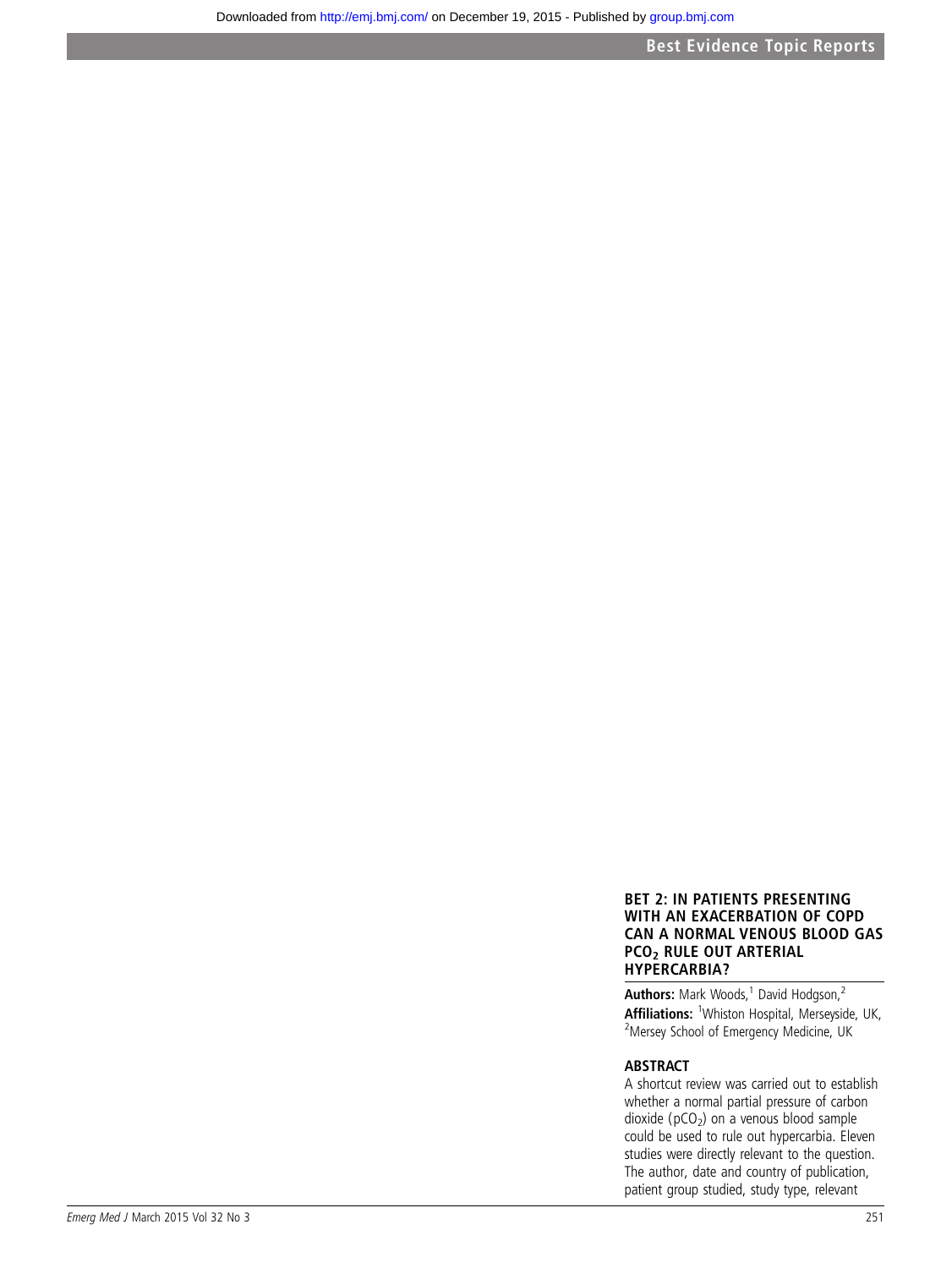<span id="page-1-0"></span>252

#### Table 2 Relevant papers

| Author, date<br>and country                     | <b>Patient group</b>                                                                                                                                                                           | Study type (level of<br>evidence)                                              | <b>Outcomes</b>                                                                                                                                                     | Key results                                                                                                                                                                                                                             | <b>Study weaknesses</b>                                                                                                                                                                                                    |
|-------------------------------------------------|------------------------------------------------------------------------------------------------------------------------------------------------------------------------------------------------|--------------------------------------------------------------------------------|---------------------------------------------------------------------------------------------------------------------------------------------------------------------|-----------------------------------------------------------------------------------------------------------------------------------------------------------------------------------------------------------------------------------------|----------------------------------------------------------------------------------------------------------------------------------------------------------------------------------------------------------------------------|
| Elborn et al, $1$<br>1991, Ireland              | 48 inpatients with COPD                                                                                                                                                                        | Single-centre prospective<br>study                                             | Difference between arterial and<br>venous pCO <sub>2</sub> values                                                                                                   | No significant difference between the arterial<br>and venous pCO <sub>2</sub> tensions (PaCO <sub>2</sub> 41<br>$\pm$ 9.5 mm Hg, PvCO <sub>2</sub> 42 $\pm$ 10.6 mm Hg), with the<br>two being closely related ( $r=0.84$ , $p<0.001$ ) | Small sample. No power calculation. Single centre. No<br>inclusion or exclusion criteria stated                                                                                                                            |
| Rang et al, <sup>2</sup><br>2002, Canada        | 218 patients presenting to a single centre<br>requiring blood gas analysis for any reason                                                                                                      | Single-centre prospective<br>convenience study                                 | Correlation between arterial and<br>venous $pCO2$                                                                                                                   | $r = 0.921$                                                                                                                                                                                                                             | Small cohort. Single centre. Cohort not limited to<br><b>COPD</b>                                                                                                                                                          |
| Kelly et $al^3$<br>2002, Australia              | 201 patients presenting with 'acute respiratory<br>illness or potential ventilatory compromise'                                                                                                | Single-centre prospective<br>convenience study                                 | Sensitivity and specificity of<br>venous pCO <sub>2</sub> to detect arterial<br>normocarbia with a cut-off value<br>of 6 kPa                                        | Sensitivity 100%. Specificity 57.1%                                                                                                                                                                                                     | Single centre. No power calculation. Population not<br>limited to patients with COPD                                                                                                                                       |
| Kelly <i>et</i> $al^4$<br>2005, Australia       | 107 patients presenting to a single centre with<br>COPD                                                                                                                                        | Single-centre prospective<br>validation study                                  | Sensitivity of venous pCO <sub>2</sub> to<br>detect arterial normocarbia with<br>a cut-off value of 6 kPa                                                           | Sensitivity 100%. 95% CI 91% to 100%                                                                                                                                                                                                    | Single centre. Small sample size. No power<br>calculation. Limited demographics available for<br>interrogation                                                                                                             |
| Ak et al <sup>5</sup> 2006,<br>Turkey           | 132 patients presenting with AECOPD                                                                                                                                                            | Single-centre prospective<br>observational study using<br>convenience sampling | Correlation between arterial and<br>venous $pCO2$<br>Equation to estimate arterial<br>$pCO2$ from venous $pCO2$ using<br>linear regression                          | $r = 0.908$<br>Arterial $pCO_2=0.873\times$ venous $pCO_2$                                                                                                                                                                              | Single centre. No power calculation. No CI provided<br>for statistics. Cohort limited to COPD but not<br>excluding other metabolic disorders. Possible<br>confounders: high altitude and skewed populations<br>towards men |
|                                                 |                                                                                                                                                                                                |                                                                                | Utility of venous pCO <sub>2</sub> to detect<br>arterial hypercarbia (>46 mm Hq)                                                                                    | 100% sensitivity and NPV. 47% specificity                                                                                                                                                                                               |                                                                                                                                                                                                                            |
| Razi and<br>Moosavi. <sup>6</sup> 2007,<br>Iran | 107 patients presenting with COPD and type 2<br>respiratory failure ( $pCO2 > 45$ mm Hg).<br>Convenience sampling used                                                                         | Single-centre prospective<br>observational study                               | Correlation between arterial and<br>venous $pCO2$                                                                                                                   | $r = 0.761$                                                                                                                                                                                                                             | Single centre. No power calculation. Cohort limited to<br>patients with hypercarbic COPD. Excessive exclusion<br>criteria. Skewed population towards men                                                                   |
| Lim and Kelly'<br>2010, Australia               | Meta-analysis of the literature on the use of<br>peripheral VBGs in ED patients with COPD                                                                                                      | Meta-analysis of<br>prospective observational<br>studies                       | The weighted average difference 5.92 mm Hg<br>for $pCO2$                                                                                                            |                                                                                                                                                                                                                                         | Limits of heterogeneous individual studies included in<br>analysis. Only six studies, three of which not limited<br>to COPD population. One author of meta-analysis is<br>also author of two of the included studies       |
| Ibrahim et $al^8$<br>2011, Singapore            | 122 patients requiring ABG analysis as decided<br>by treating physician                                                                                                                        | Single-centre<br>cross-sectional study                                         | Sensitivity and negative predictive 100% sensitivity and 100% NPV<br>value of excluding arterial<br>hypercarbia with a venous pCO <sub>2</sub><br>of below 30 mm Hq |                                                                                                                                                                                                                                         | Single centre. No power calculation. Cohort not<br>limited to COPD. Possible interpreter bias-pCO <sub>2</sub><br>threshold calculated retrospectively                                                                     |
| McCanny et al <sup>9</sup><br>2012, Australia   | 89 patients presenting with COPD. Paired<br>arterial and venous blood gas analyses                                                                                                             | Single-centre prospective<br>observational study                               | Sensitivity of venous $pCO2$ to<br>detect arterial normocarbia with<br>a cut-off value of 6 kPa                                                                     | 100% sensitivity                                                                                                                                                                                                                        | Single centre. Underpowered sample size. Small<br>cohort. Convenience sampling used                                                                                                                                        |
| Kelly <sup>10</sup> 2013,<br>Australia          | 529 patients presenting with COPD across four<br>studies                                                                                                                                       | Systematic review                                                              | Sensitivity of venous $pCO2$ to<br>detect arterial normocarbia with<br>a cut-off value of 45 mm Hq                                                                  | 100% sensitivity                                                                                                                                                                                                                        | Reliance on validity of included studies                                                                                                                                                                                   |
| Sur <sup>11</sup> 2013,<br>Scotland             | Patients presenting with an acute exacerbation<br>of COPD to a Scottish urban ED had arterial and study<br>venous blood gas analyses. 68 paired samples<br>were compared over a 2-month period | Prospective observational                                                      | Correlation between arterial and<br>venous $pCO2$                                                                                                                   | Pearson's r=0.973, but 95% LOA -4.94 to<br>14.26 mm Hg                                                                                                                                                                                  | Results presented as a poster. Blood gas analysis<br>performed at physician's discretion rather that<br>according to preset criteria                                                                                       |
|                                                 |                                                                                                                                                                                                |                                                                                | Detection of arterial hypercarbia,<br>$pCO2$ >45 mmHq.                                                                                                              | 31 patients (46%), all cases detected by venous<br>$pCO2 > 45$ mm Hq. Sensitivity 100% (95% CI<br>89% to 100%), specificity 86% (95% CI 71%<br>to 95%)                                                                                  |                                                                                                                                                                                                                            |

AECOPD, acute exacerbation of chronic obstructive pulmonary disease; COPD, chronic obstructive pulmonary disease; ED, emergency department; LOA, limits of agreement; NPV, negative predictive value; pCO<sub>2</sub>, partial pressure venous blood gas.

Downloaded from http://emj.bmj.com/ on December 19, 2015 - Published by group.bmj.com Downloaded from http://emj.bmj.com/ on December 19, 2015 - Published by [group.bmj.com](http://group.bmj.com)

Best Evidence Topic Reports

**Best Evidence Topic Reports**